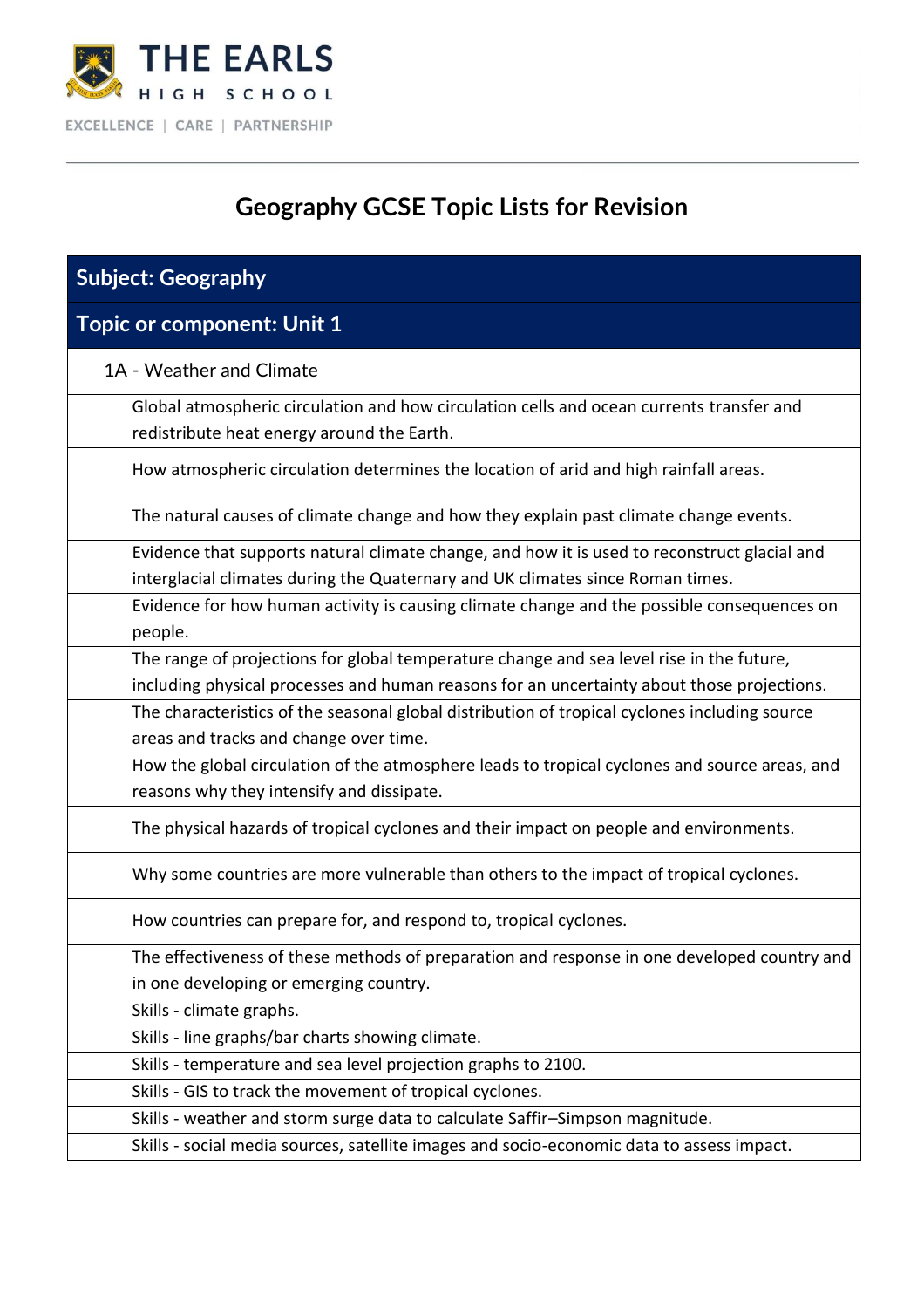#### **Topic or component: Unit 1**

1B - Tectonics

The Earth's layered structure (including the asthenosphere), and how it links to plate tectonics.

The core's internal heat source (through radioactive decay) generates convection currents, leading to plate movement.

The distribution and characteristics of the three plate boundaries and hotspots.

The causes of volcanic (type, magma/type/lava flows and explosivity) hazards.

The primary and secondary impacts of volcanoes on property and people in a developed and emerging country.

The management of volcanic hazards in a developed and emerging or developing country, including short-term relief and long-term planning.

The causes of earthquake hazards, including tsunami (shallow/deep, magnitude)

The primary and secondary impacts of earthquakes on property and people in a developed and emerging country.

The management of earthquake hazards in a developed and emerging or developing country, including short-term relief and long-term planning.

Skills - interpreting a cross-section of the Earth.

Skills - interpreting a world map showing distribution of plate boundaries and plates.

Skills - Using the Richter Scale to compare magnitude of earthquake events.

Skills – Using social media sources, satellite images and socio-economic data to assess impact.

### **Topic or component: Unit 2 – On paper 1 you may choose Unit 2 or 3**

The contrasting ways of defining development and measuring development.

How countries at different levels of development have differences in their demographic data.

The causes and consequences of global inequalities: social, historical, environmental, economic and political.

How Rostow's modernisation theory and Frank's dependency theory can be used to explain how and why countries develop over time.

The characteristics of top-down and bottom-up development strategies in terms of their scale, aims, funding and technology. The processes and players contributing to globalisation and why some countries have benefitted more than others.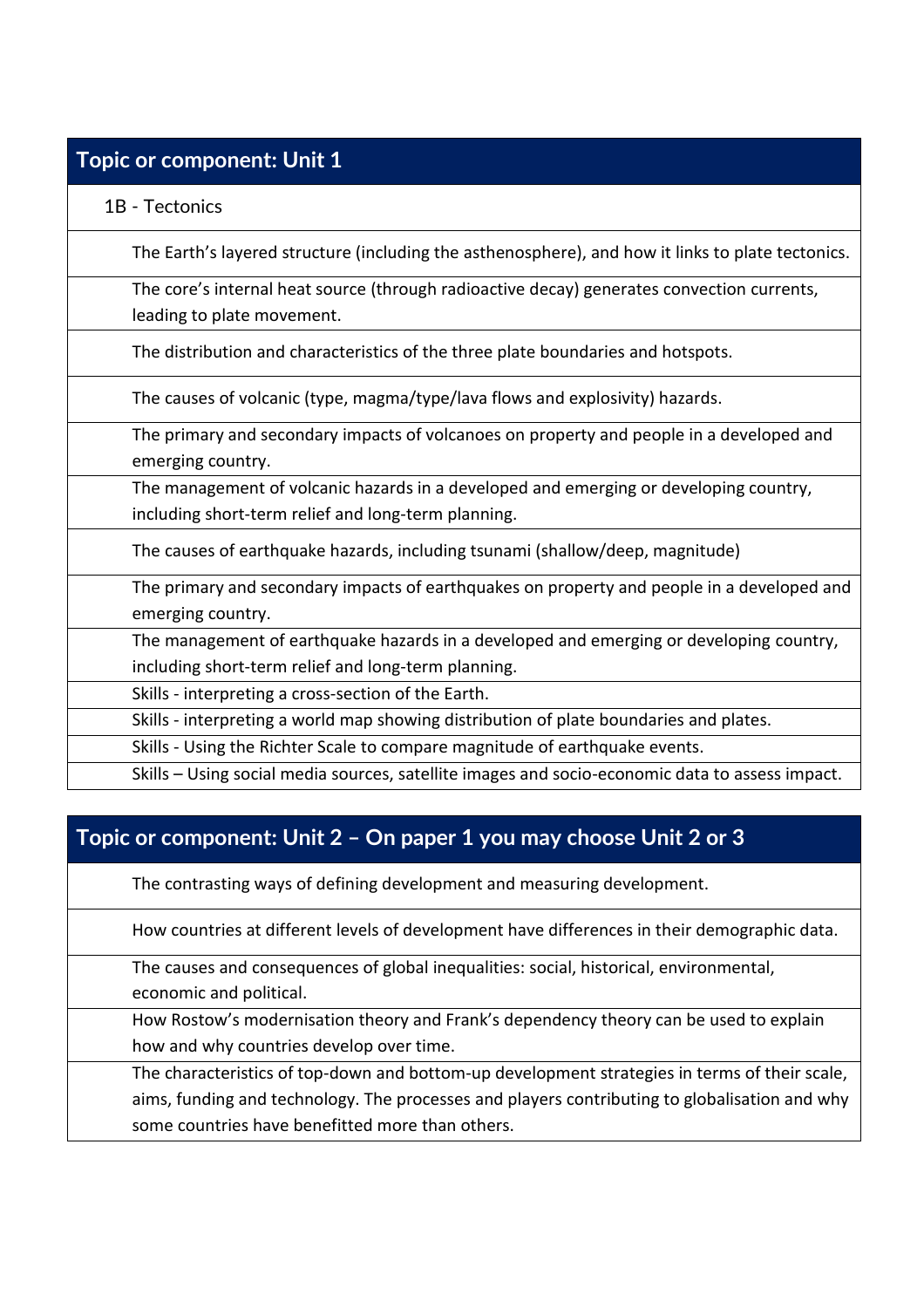| The advantages and disadvantages of different approaches to development: non-                    |
|--------------------------------------------------------------------------------------------------|
| governmental organisation-led, intermediate technology, inter-governmental organisation-         |
| funded large infrastructure and investment by TNCs.                                              |
| India - The site, situation and connectivity of the country and its significance, in a national  |
| (environmental and cultural), regional and global context.                                       |
| India - The broad political, social, cultural and environmental context of the chosen country in |
| its region and globally.                                                                         |
| India - The key economic trends since 1990.                                                      |
| India - The role of globalisation and government policy in the development of the chosen         |
| country.                                                                                         |
| India - How rapid economic change has contributed to demographic change, caused                  |
| urbanisation and created different regions with different socio-economic characteristics.        |
| India - The positive and negative impacts of economic development and globalisation on           |
| different age and gender groups.                                                                 |
| India - The impacts of economic development and globalisation on the environment at a            |
| variety of scales.                                                                               |
| India - How rapid economic development has changed the geopolitical influence and                |
| relationships with the EU and USA.                                                               |
| India - The conflicting views of the costs and benefits of changing international relations and  |
| the role of foreign investment in the economic development.                                      |
| Skills - The relative ranking of countries using single versus composite (indices) development   |
| measures.                                                                                        |
| Skills - Population pyramid graphs for countries at different levels of development.             |
| Skills - Use income quintiles to analyse global inequality.                                      |
| Skills - Use numerical economic data to profile the chosen country.                              |
| Skills - Use proportional flow-line maps to visualise trade patterns and flows.                  |
| Skills - Use socio-economic data to calculate difference from the mean, for core and periphery   |
| regions.                                                                                         |

#### **Topic or component: Unit 3 - On paper 1 you may choose Unit 2 or 3**

Past and current global trends in urbanisation, how it varies between global regions, and outline future projections of global urbanisation.

The global pattern of megacities and how in many countries some urban areas have disproportionate economic and/or political influence.

How economic change and migration contributes to the growth and/or decline of cities in the developing, emerging and developed countries.

Why urban economies are different in the developing, emerging and developed countries.

How urban population numbers, distribution and spatial growth change over time.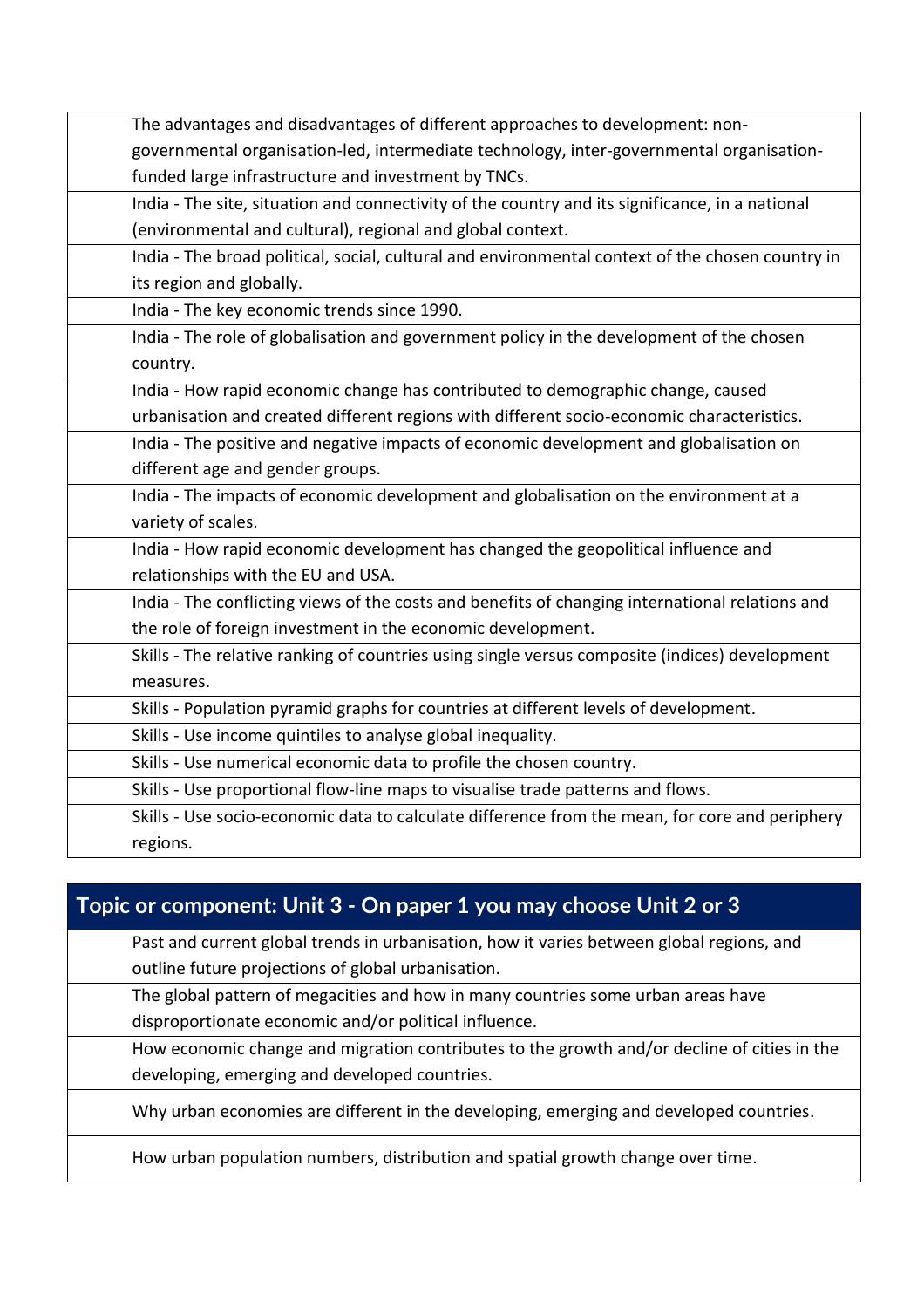| The characteristics of different urban land uses and the factors that influence land-use type.      |
|-----------------------------------------------------------------------------------------------------|
| Lagos or Mumbai - The significance of site, situation and connectivity of the megacity in a         |
| national, regional and global context.                                                              |
| Lagos or Mumbai - The megacity's structure in terms of its functions and building age.              |
| Lagos or Mumbai - Reasons for past and present trends in population growth for the megacity.        |
| Lagos or Mumbai - How population growth has affected the pattern of spatial growth and              |
| changing urban functions and land use.                                                              |
| Lagos or Mumbai - The opportunities for people living in the megacity.                              |
| Lagos or Mumbai - The challenges for people living in the megacity caused by rapid population       |
| growth.                                                                                             |
| Lagos or Mumbai - The pattern of residential areas of extreme wealth and contrasted with            |
| slums and squatter settlements, and reasons for differences in the quality of life within the       |
| megacity and identify the political and economic challenges of managing the megacity.               |
| Lagos or Mumbai - The advantages and disadvantages of city-wide government (top-down)               |
| strategies for making the megacity more sustainable.                                                |
| Lagos or Mumbai - The advantages and disadvantages of community and NGO-led bottom-up               |
| strategies for making the megacity more sustainable.                                                |
| Skills - Line graphs and calculate the rate of change/annual or decadal percentage growth.          |
| Skills - Using satellite images to identify different land use zones in urban areas.                |
| Skills - Using GIS/satellite images, historic images and maps to investigate spatial growth.        |
| Skills - Using quantitative and qualitative information to judge the scale of variations in quality |
| of life.                                                                                            |

# **Topic or component: Unit 4**

| 4A - Coasts                                                                              |
|------------------------------------------------------------------------------------------|
| How geological structure and rock type influence erosional landforms in the formation of |
| coastal landscapes of erosion.                                                           |
| How UK climate, marine and sub-aerial processes are important in coastal landscapes of   |
| erosion as well as the rate of coastal retreat.                                          |
| How sediment transportation (longshore drift) and deposition processes influence coastal |
| landforms on coastal landscapes of deposition.                                           |
| How human activities have direct or indirect effects on coastal landscapes.              |
|                                                                                          |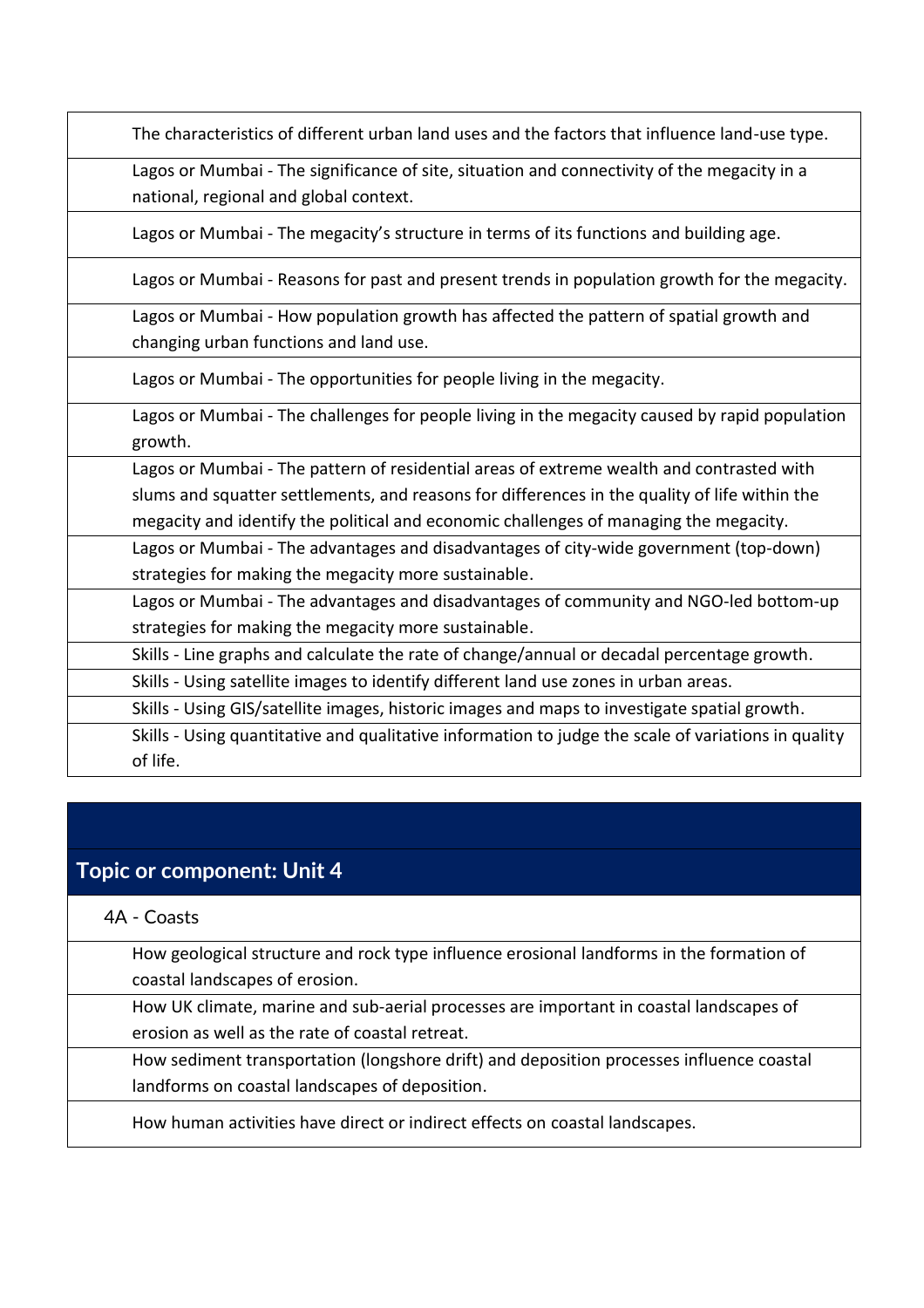| How the interaction of physical and human processes is causing change on one named coastal   |
|----------------------------------------------------------------------------------------------|
| landscape, including the significance of its location.                                       |
| Why there are increasing risks from coastal flooding and the threats to people and           |
| environment.                                                                                 |
| Why there are costs and benefits to, and conflicting views about, managing coastal processes |
| by hard engineering and by soft engineering as well as more sustainable approaches.          |
| Skills - Calculating mean rates of erosion using a multi-year dataset.                       |
| Skills – Using BGS Geology maps to link coastal form to geology.                             |
| Skills - Recognising coastal landforms on 1:25,000 and 1:50,000 OS maps.                     |
| Skills - Using 1:25,000 and 1:50,000 OS maps, and GIS, to investigate what is threatened by  |
| rapid erosion.                                                                               |
| Skills - Using a simple cost-benefit analysis to investigate coastal defence options.        |
| Skills - Using 1:25,000 and 1:50,000 OS maps, and GIS, to investigate the impact of policy   |
| decisions.                                                                                   |

#### **Topic or component: Unit 4**

4B – Rivers

How river landscapes contrast between the upper courses, mid courses and lower courses of rivers.

Why the channel shape, valley profile, gradient, discharge, velocity and sediment size and shape change along the river course.

The interaction of erosion, transport and depositional processes in river landform formation.

The influence of climate, geology and slope processes on river landscapes and sediment load.

How storm hydrographs and lag times can be explained by physical factors.

How human activities change river landscapes which alter storm hydrographs.

How the interaction of physical and human processes is causing river flooding on one named river, including the significance of its location.

How increasing risks from river flooding provides threats to people and environment.

The costs and benefits of managing flood risk by hard engineering and by soft engineering.

The kinds of questions that can be investigated through fieldwork.

Skills - 1:25,000 and 1:50,000 OS maps to determine valley cross section from contour lines.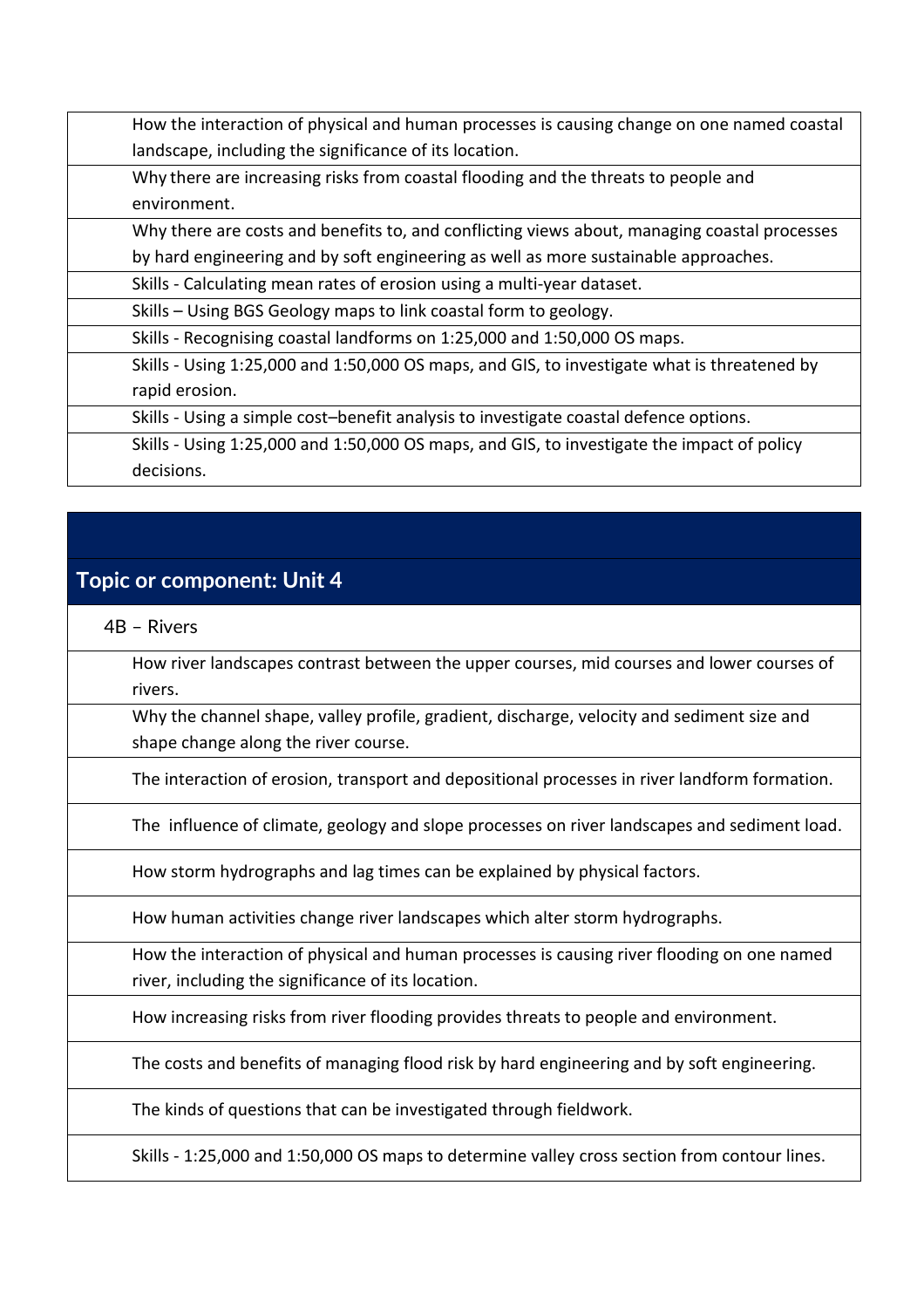Skills - BGS Geology maps to link river long profiles to geology.

Skills - River landforms on 1:25,000 and 1:50,000 OS maps.

Skills - Storm hydrographs using rainfall and discharge data.

Skills - Simple cost–benefit analysis to investigate river management options.

Skills - 1:25,000 and 1:50,000 OS maps, and GIS, to investigate the impact of policy decisions.

| <b>Topic or component: Unit 5</b>                                                                   |
|-----------------------------------------------------------------------------------------------------|
| The differences between urban core and rural, and how UK and EU government policies have            |
| attempted to reduce them.                                                                           |
| Why national and international migration over the past 50 years has altered the population          |
| geography of the UK and how UK and EU immigration policy has contributed to increasing              |
| ethnic and cultural diversity.                                                                      |
| Why the decline in primary and secondary sectors and the rise of the tertiary and quaternary        |
| sectors in urban and rural areas has altered economic and employment structure in                   |
| contrasting regions of the UK.                                                                      |
| Why globalisation, free-trade policies and privatisation have increased foreign direct              |
| investment and the role of TNCs in the UK economy.                                                  |
| The significance of site, situation and connectivity of the city in a national, regional and global |
| context.                                                                                            |
| The city's structure, in terms of its functions and variations in building age and density, land-   |
| use and environmental quality.                                                                      |
| The causes of national and international migration that influence growth and character of the       |
| different parts of the city.                                                                        |
| Reasons for different levels of inequality, in employment and services, education, and health in    |
| the different parts of the city.                                                                    |
| How parts of the city have experienced decline.                                                     |
| How regeneration and rebranding of the city has positive and negative impacts on people.            |
| Strategies aimed at making urban living more sustainable and improving quality of life in the       |
| city.                                                                                               |
| How the city and accessible rural areas are interdependent, which leads to economic, social         |
| and environmental costs and benefits for both.                                                      |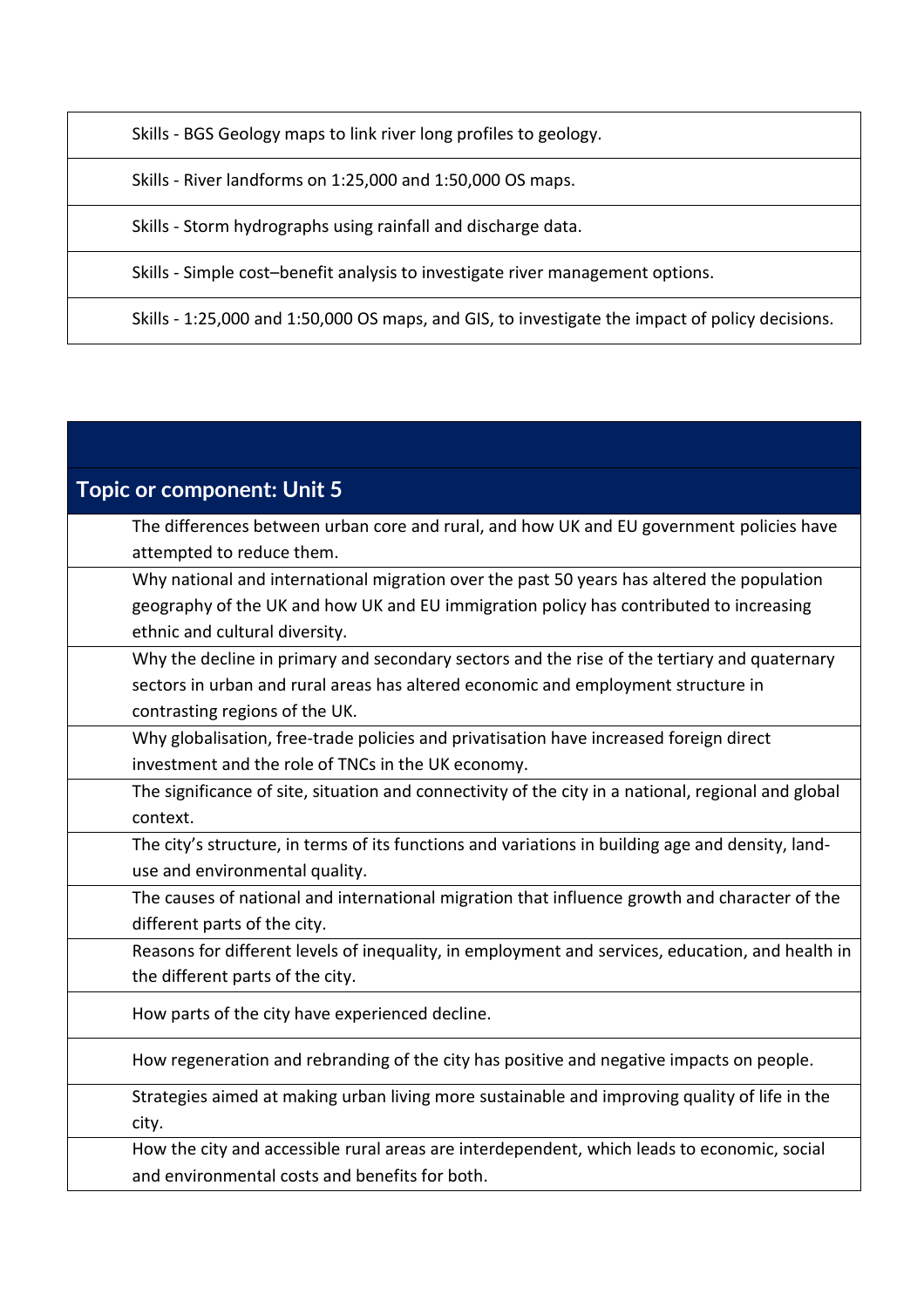Why a rural area has experienced economic and social changes due to its links with the city.

The challenges of availability and affordability of housing, decline in primary employment, provision of healthcare and education and how they affect quality of life (IMD) for some rural groups.

How new income and economic opportunities are created by rural diversification and tourism projects, but these may have environmental impacts.

Skills - Using and interpret UK population pyramids from different time periods.

Skills - Using census data sets to understand changes in the UK's population.

Skills - Using Eurostat to investigate FDI and immigration to the UK.

Skills - Exploring the kinds of questions capable of being investigated through fieldwork.

Skills - Using census data sets to compare areas within inner cities.

Skills - Using 1:25,000 and 1:50,000 OS maps to identify different land use types.

Skills - Using crime and IMD databases to investigate the extent of inner-city problems.

#### **Topic or component: Unit 6 – The familiar fieldwork has been removed**

The equipment used for fieldwork

An understanding of sampling methods

Sources of error in methods

Analysing results to explain patterns

Evaluating methods to explain whether the investigation was fair

#### **Topic or component: Unit 7**

How the global distribution and characteristics of major biomes are influenced by climate.

The local factors that can alter the biome distribution locally and how the biotic and abiotic components of biomes interact.

How the biosphere provides resources for indigenous and local people but it is increasingly exploited commercially for energy, water and mineral resources.

How the biosphere regulates the composition of the atmosphere, maintains soil health and regulates water within the hydrological cycle, providing globally important services.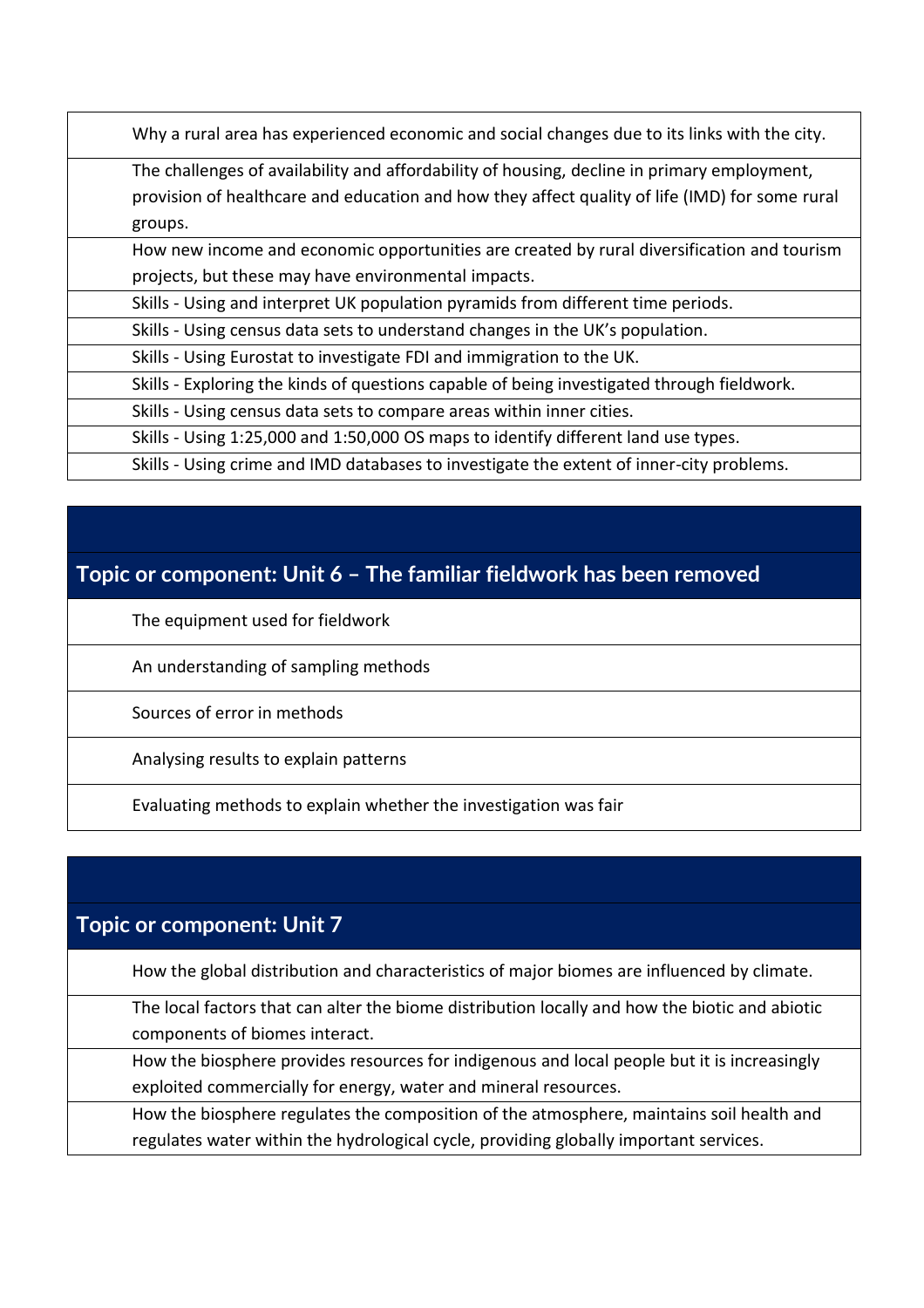The global and regional trends increasing the demands for food, energy and water resources, and theories on the relationships between population and resources.

Skills - Climate graphs for different biomes.

Skills - World maps to show the location of global biomes.

Skills - Line graphs showing the range of future global population projections, and population in relation to likely available resources.

#### **Topic or component: Unit 8**

Abiotic and biotic characteristics.

Nutrient cycle diagrams and to explain biodiversity in the tropical rainforest.

Plant and animal adaptations to the equatorial climate.

Distinctive abiotic and biotic characteristics of the taiga forest.

Why taiga biodiversity is lower than in the tropical rainforest.

Plant and animal adaptations to the subarctic climate.

The difference between direct threats and indirect threats.

The causes of rainforest deforestation.

Why climate change is a threat to the tropical rainforest.

Direct and indirect threats to the taiga forest from commercial development and explain other factors contributing to a loss of taiga biodiversity.

Advantages and disadvantages of global actions to protect tropical rainforest species and areas.

Reasons for different rates in rainforest deforestation.

The challenges of sustainable rainforest management.

Some of the challenges facing attempts to protect wilderness areas in the taiga.

Why sustainable forestry is sometimes difficult to maintain in the taiga.

Why people have different views about protecting the taiga or exploiting the forest and natural resources of the taiga.

Skills - Interpretation of nutrient cycle diagrams and food webs diagrams.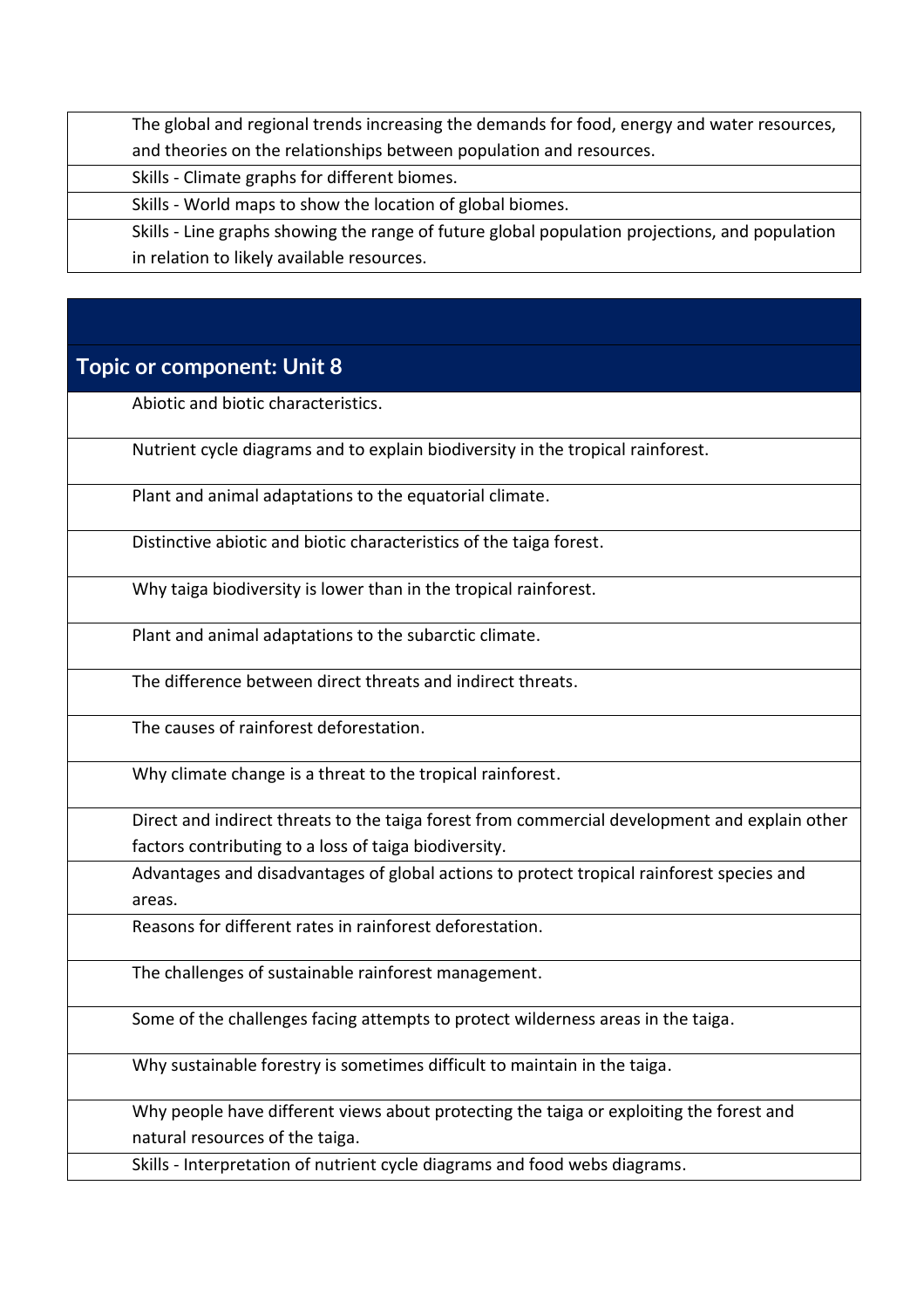| <b>Topic or component: Unit 9</b>                                                                                                                                                      |
|----------------------------------------------------------------------------------------------------------------------------------------------------------------------------------------|
| Energy resources - non-renewable, renewable and recyclable.                                                                                                                            |
| The environmental impacts from mining and drilling and the impacts on the landscape from<br>renewable energy.                                                                          |
| How access to energy resources is affected by access to technology and physical resources.                                                                                             |
| The global pattern of energy use per capita and the causes of variations.                                                                                                              |
| The uneven global distribution of oil reserves and production, and why oil consumption is<br>growing.                                                                                  |
| How oil supply and oil prices are affected by changing international relations and economic<br>factors.                                                                                |
| The economic benefits and costs of developing new conventional oil and gas sources in<br>ecologically sensitive and isolated areas.                                                    |
| The environmental costs of developing new unconventional oil and gas sources in ecologically<br>sensitive and isolated areas.                                                          |
| The role of energy efficiency and energy conservation in reducing demand, helping finite<br>energy supplies last longer and reducing carbon emissions.                                 |
| The costs and benefits of alternatives to fossil fuels and future technologies aimed at reducing<br>carbon footprints, improving energy security and diversifying the energy mix.      |
| Contrasting views about energy futures and why different groups have particular views.                                                                                                 |
| How, in some developed countries, rising affluence, environmental concerns and education<br>are changing attitudes to unsustainable energy consumption and reducing carbon footprints. |
| Skills - Using and interpreting world maps showing the distribution of energy resources.                                                                                               |
| Skills - Using oil prices and oil production data to graph trends over time.                                                                                                           |
| Skills - Calculating carbon and ecological footprints.                                                                                                                                 |

## **Strategies and Resources for Revision:**

On your class Team or Year Team – the Geography Revision Resources folder has folders for each unit with many styles of revision.

Your Geography revision guide.

Quizlet – flash cards website. Search by the unit title to find specific sets of cards.